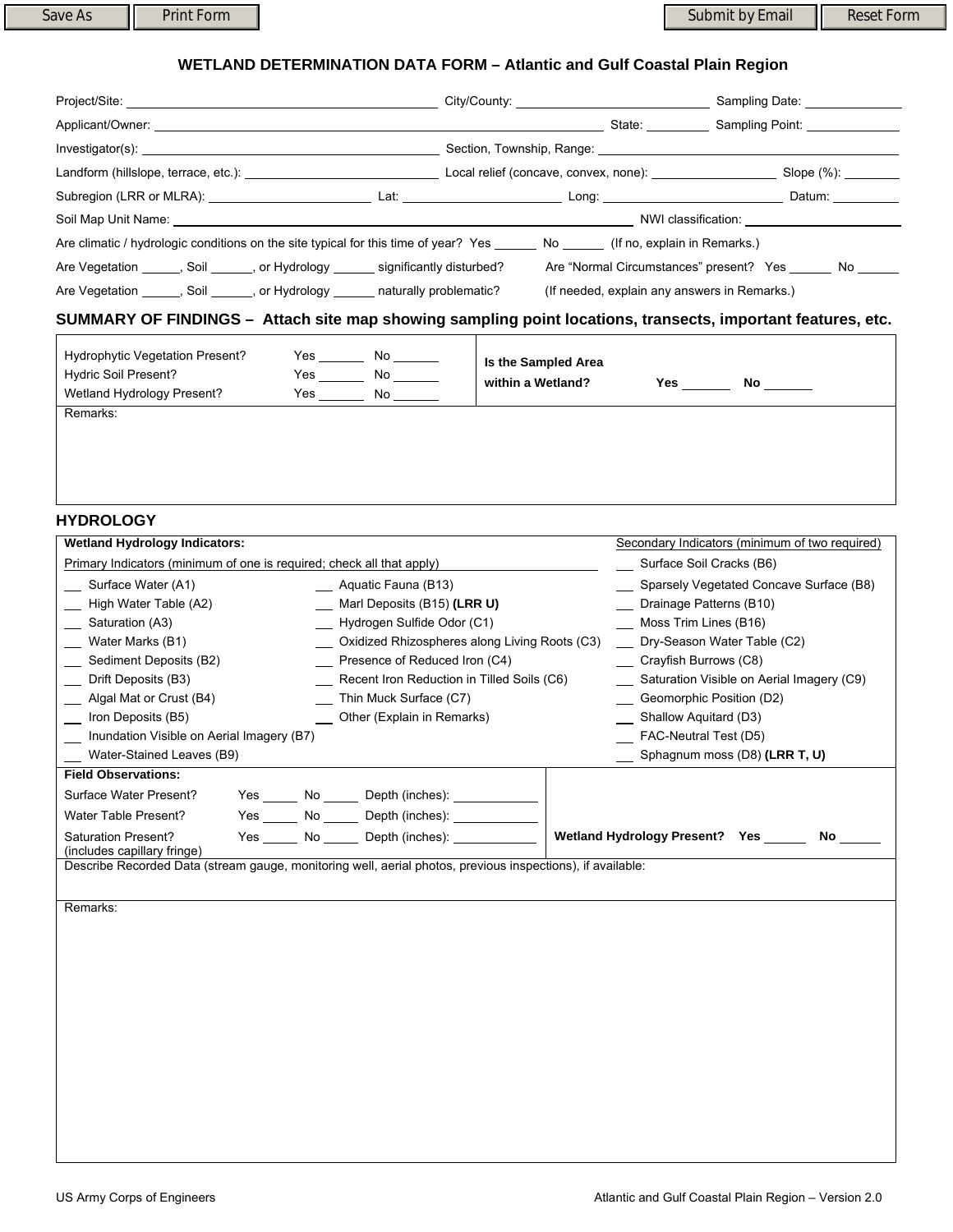## VEGETATION (Four Strata) – Use scientific names of plants. Sampling Point: \_\_\_\_\_\_\_\_\_\_\_\_

|                                                               | Absolute Dominant Indicator                              | <b>Dominance Test worksheet:</b>                                                                                  |
|---------------------------------------------------------------|----------------------------------------------------------|-------------------------------------------------------------------------------------------------------------------|
|                                                               | % Cover Species? Status                                  | Number of Dominant Species<br>That Are OBL, FACW, or FAC:<br>(A)                                                  |
|                                                               |                                                          | <b>Total Number of Dominant</b><br>Species Across All Strata:<br>(B)                                              |
|                                                               |                                                          | <b>Percent of Dominant Species</b><br>That Are OBL, FACW, or FAC:<br>(A/B)                                        |
|                                                               |                                                          |                                                                                                                   |
|                                                               |                                                          | Prevalence Index worksheet:                                                                                       |
|                                                               |                                                          | Total % Cover of: Protocology<br>Multiply by:                                                                     |
|                                                               | = Total Cover                                            |                                                                                                                   |
|                                                               | 50% of total cover: __________ 20% of total cover: _____ | FACW species _____________ $x 2 =$ __________                                                                     |
|                                                               |                                                          |                                                                                                                   |
|                                                               |                                                          |                                                                                                                   |
|                                                               |                                                          |                                                                                                                   |
|                                                               |                                                          | Column Totals: (A) (B)                                                                                            |
|                                                               |                                                          | Prevalence Index = $B/A =$                                                                                        |
|                                                               |                                                          | <b>Hydrophytic Vegetation Indicators:</b>                                                                         |
|                                                               |                                                          | 1 - Rapid Test for Hydrophytic Vegetation                                                                         |
|                                                               |                                                          | 2 - Dominance Test is >50%                                                                                        |
|                                                               |                                                          | $\frac{1}{2}$ 3 - Prevalence Index is $\leq 3.0^1$                                                                |
|                                                               | = Total Cover                                            | Problematic Hydrophytic Vegetation <sup>1</sup> (Explain)                                                         |
|                                                               | 50% of total cover: 20% of total cover: 20%              |                                                                                                                   |
|                                                               |                                                          | <sup>1</sup> Indicators of hydric soil and wetland hydrology must<br>be present, unless disturbed or problematic. |
|                                                               |                                                          | <b>Definitions of Four Vegetation Strata:</b>                                                                     |
|                                                               |                                                          | <b>Tree</b> – Woody plants, excluding vines, 3 in. (7.6 cm) or                                                    |
|                                                               |                                                          | more in diameter at breast height (DBH), regardless of                                                            |
|                                                               |                                                          | height.                                                                                                           |
|                                                               |                                                          | <b>Sapling/Shrub</b> – Woody plants, excluding vines, less<br>than 3 in. DBH and greater than 3.28 ft (1 m) tall. |
|                                                               |                                                          | Herb - All herbaceous (non-woody) plants, regardless                                                              |
|                                                               |                                                          | of size, and woody plants less than 3.28 ft tall.                                                                 |
|                                                               |                                                          | <b>Woody vine</b> – All woody vines greater than 3.28 ft in<br>height.                                            |
|                                                               |                                                          |                                                                                                                   |
|                                                               | = Total Cover                                            |                                                                                                                   |
|                                                               | 50% of total cover: 20% of total cover:                  |                                                                                                                   |
| Woody Vine Stratum (Plot size: and a stratum of the size:     |                                                          |                                                                                                                   |
|                                                               |                                                          |                                                                                                                   |
|                                                               |                                                          |                                                                                                                   |
|                                                               |                                                          |                                                                                                                   |
|                                                               |                                                          |                                                                                                                   |
|                                                               | = Total Cover                                            | Hydrophytic<br>Vegetation                                                                                         |
|                                                               | 50% of total cover: 20% of total cover:                  | Present?<br><b>Yes</b><br>$No$ <sub>______</sub>                                                                  |
| Remarks: (If observed, list morphological adaptations below). |                                                          |                                                                                                                   |
|                                                               |                                                          |                                                                                                                   |
|                                                               |                                                          |                                                                                                                   |